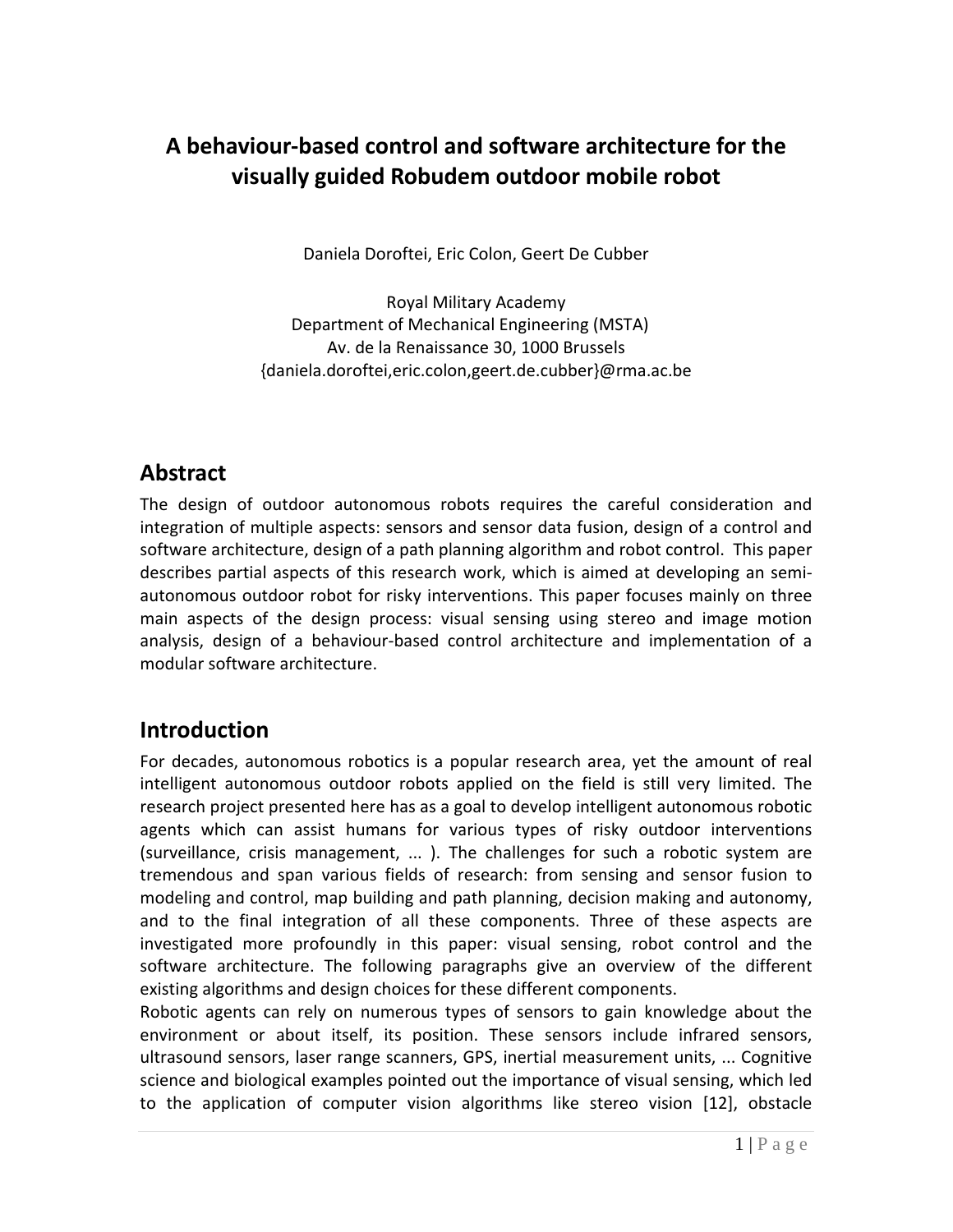detection [6], person following [8], visual servoing [10] to robotics and it eventually also led to mixed paradigms like visual simultaneous localisation and mapping (VSLAM) [4]. However, integration of vision modules into a control architecture for an autonomous mobile robot is more difficult than just adding the vision components. [16] This is due to the high bandwidth and processing requirements of vision sensors, which require a task‐ specific configuration of vision‐based behaviors. Another drawback of many computer vision algorithms is that they lack stability and robustness when confronted with varying illumination conditions, as is the case in outdoor situations, although illumination‐ invariant algorithms have been proposed [5]. For visual sensing, the Robudem robot is outfitted with a stereo camera system, consisting of two digital cameras. In order to maximize the information stream towards the navigation unit, two different visual processing techniques are used: stereo vision and image motion analysis.

An autonomous mobile robot must be self‐reliant to operate in complex, partially known and challenging environments using its limited physical and computational resources. Its control system must ensure in real time that the robot will achieve its tasks despite all these constraints. [11] One of the first robot control architectures was the Sense Model Plan Act (SMPA) paradigm. The primary drawback of this approach is that the series of stages through which all sensor data must pass places an unavoidable delay in the loop between sensing and action. To counter this drawback, alternatives, such as the behavior-based approach, were proposed. In behavior-based control, the control of a robot is shared between a set of purposive perception‐action units, called *behaviors*. [14] Based on selective sensory information, each behavior produces immediate *reactions* to control the robot with respect to a particular objective, a narrow aspect of the robot's overall task such as obstacle avoidance or wall following. Behaviors with different and possibly incommensurable objectives may produce conflicting actions that are seemingly irreconcilable. Thus a major issue in the design of behavior‐based control systems is the formulation of effective mechanisms for coordination of the behaviors' activities into strategies for rational and coherent behavior. This is known as the *action selection problem*. Numerous action selection mechanisms have been proposed over the last decade; a qualitative overview can be found in [7]. The behavior‐ based controller presented here uses statistical reasoning on the output data of each behaviour to determine the stability and reliability and therefore also the activity level of seven behaviours, each proposing a (different) velocity and turning prescript for the robot actuators.

Today, robot control architectures become more and more complex, as human reasoning is mimicked. Moreover, there is a significant portion of robot functionality that is common to a large number of robotic systems in different application domains. Unfortunately, most functionality implementations are tied to specific robot hardware, processing platforms, and communication environments. Most research and development in software for robotic systems is based on proprietarily designed architectures invented from scratch each time. To avoid this problem, the choice of a flexible, extendable and real‐time capable software architecture is very important. This software architecture has to ease the use of reusable and transferable software components. Multiple software architectures, like Orocos [2], Player/Stage [9], Campout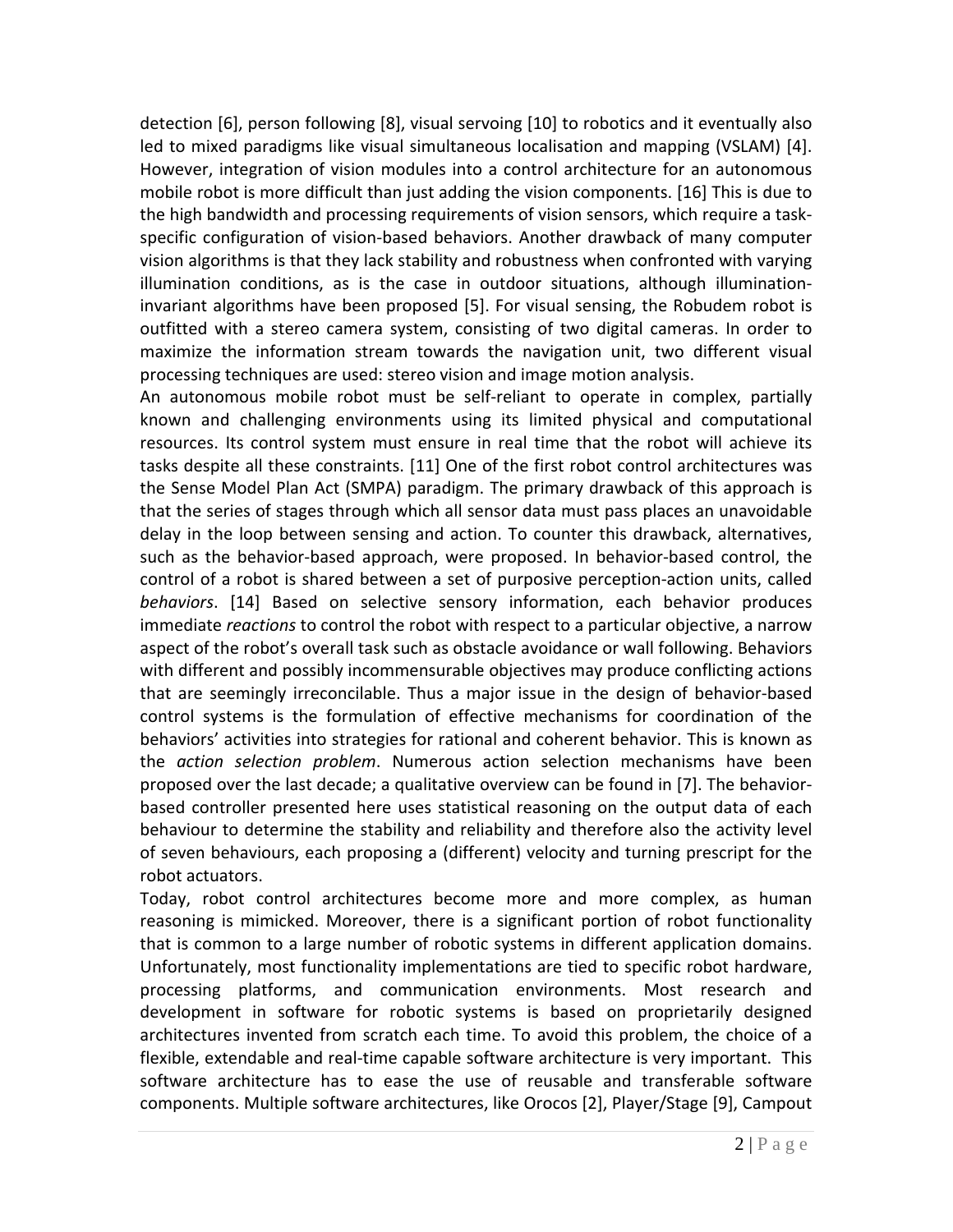[15], CoRoBa [3],... have been proposed in the past, all with their strengths and weaknesses. The existence of such a multitude of software frameworks hasn't helped the standardisation of robot software architectures. In the course of this research project, the Modular Controller Architecture (MCA) [17] was employed. MCA is a modular, network transparent and realtime capable framework targetted towards the control of autonomous robots.

The remains of this paper is structured as follows: first the visual sensing algorithms are explained in detail; then a behaviour based robot control scheme is proposed after which the implemented software architecture is introduced.

### **Visual sensing**

#### *Stereo Vision*

Stereo vision employs the difference in location between two cameras. This difference in space leads to two images where the same points can be found at different positions. The goal of stereo disparity estimation is finding the correct correspondences between image points from the left and right camera. For this, we employ the algorithm presented by Birchfield et al. in [1]. The algorithm matches individual pixels in corresponding scanline pairs while allowing occluded pixels to remain unmatched, then propagates the information between scanlines. The algorithm handles large untextured regions, uses a measure of pixel dissimilarity that is insensitive to image sampling, and prunes bad search nodes to increase the speed of dynamic programming. The output of this algorithm is a dense depth map of the area in front of the cameras, as shown on Figure 1. On the depth map in Figure 1, nearby objects appear dark. The cross on top marks the location of the closest obstacle, which is the darkest point on the depth map and which corresponds here to the obstacle in front of the robot. The data‐content of this dense depth map must now be reduced to be useful for the navigation controller. Therefore, the dense depth map is downprojected onto the ground surface, such that it can be represented as a 2D line. This data is further reduced in dimensionality by calculating from the depth line the distance to the nearest obstacle on the left *dl*, in the middle *dc*, and on the right *dr* , respectively.



**Figure 1 : Stereo Processing a) Left camera image; b) Right camera image; c) Dense depth map (white=far, dark = near); d) Depth line with nearest distances to obstacles on the left, in the middle and on the right**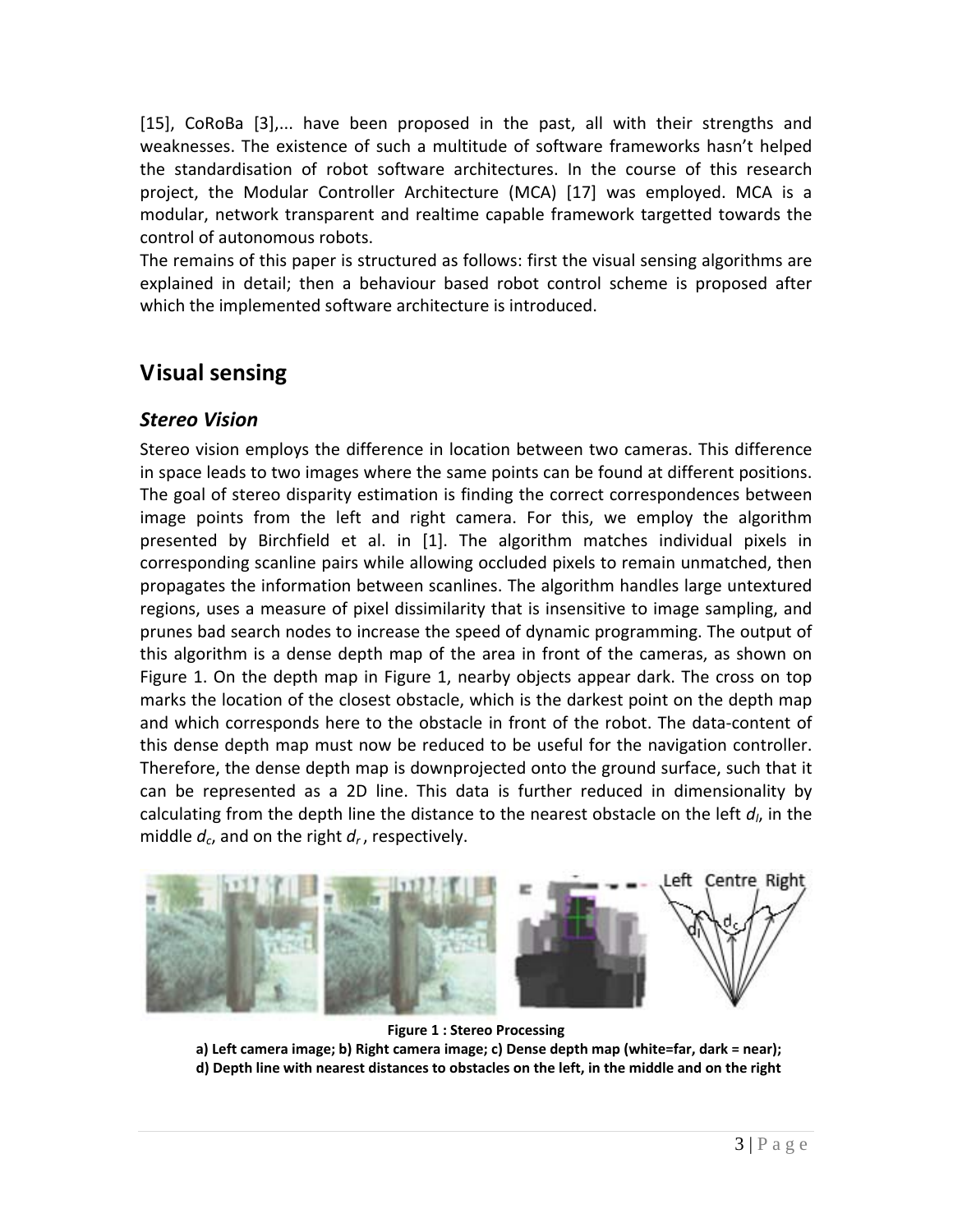#### *Image Motion Analysis*

Motion analysis can provide extra information about the environment. The rationale behind the usage of the image motion for navigation purposes is that when large image motion is detected, this is likely due to objects close to the camera (and thus close to the robot), which should trigger the obstacle avoidance module. On the other hand, when few image motion is detected, this means that the way in front of the camera is probably quite clear of obstacles.

Multiple techniques stand at our disposal to estimate the image motion. These methods differ in their approach towards the main problem to be solved in image motion: the background estimation and subtraction process. As the camera system is installed on a moving robot system, background estimation is particularly difficult in this case, as it is very hard to build up a model of the background over a large amount of time. This constraint limits the use of traditional advanced background estimation techniques like kernel density estimators, mean shift or mixtures of Gaussians [13]. As a result, the frame difference between successive frames was employed to find back the moving objects. As expressed by equation  $(1)$ , the motion  $m_k$  for each pixel is robustly estimated by calculating the frame difference when the difference is above a certain threshold which is dependent on the robot velocity *V*.

$$
m_{k} = \begin{cases} 0 & \text{if } |frame_{i} - frame_{i-1}| < cV \\ |frame_{i} - frame_{i-1}| & \text{if } |frame_{i} - frame_{i-1}| > cV \end{cases}
$$
 (1)

With *c* a constant describing the relation between robot speed and image motion. Figure 2 shows this image motion field as calculated by the right robot camera.



Figure 2: Image motion field of right camera: a) Image at t<sub>i-1</sub>; b) Image at t<sub>i</sub>; c) Image motion field

The resulting motion field *m* is then summed over the whole image to obtain one single motion measure for the camera image.

$$
m = \sum_{k=1}^{\text{all pixels}} m_k \tag{2}
$$

This calculation is performed once for the left camera and once for the right camera image, leading to two distinct image motion estimates.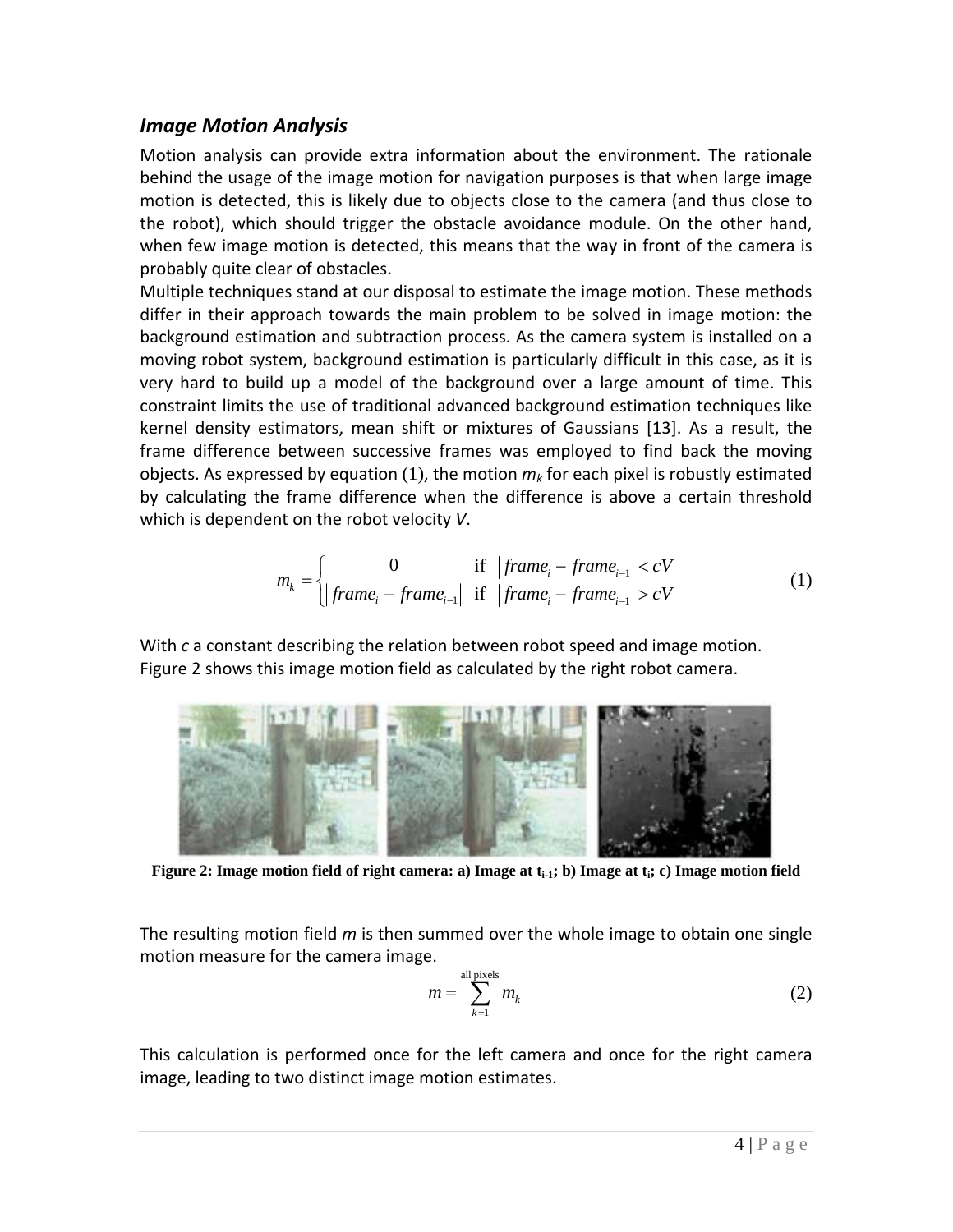# **Behaviour‐based robot control**

### *Behaviour‐based framework*

The control architecture describes the strategy to combine the three main capabilities of an intelligent mobile agent: sensing, reasoning (intelligence) and actuation. These three capabilities have to be integrated in a coherent framework in order for the mobile agent to perform a certain task adequately. A behaviour based robot control architecture was chosen because of the flexible and modular nature of behaviour‐based controllers, facilitating the design process.

For the Robudem robot, three main sensing capabilities are installed: odometry, stereo vision, image motion analysis. These three sensing capabilities are processed by separate behaviours. In this context, the odometry information is used for guiding the robot to a given goal position, while the visual sensors are used for obstacle avoidance.

The main advantage of using behaviour‐based approaches is that each of the different behaviours can be designed and implemented separately. For the Robudem robot, three main sensing capabilities are installed for now: odometry, stereo vision, image motion analysis. These three sensing capabilities are processed by separate behaviors. In this context, the odometry information is used for guiding the robot to a given goal position. The general scheme of the behaviour‐based navigation module is shown on Figure 3.



**Figure 3: General scheme of the behaviour‐based navigation module**

The output of this behaviour‐based navigation planner is a velocity *V* and turn angle *T* command to be sent to the robot. How these properties are estimated is explained in detail in the following section.

### *Behaviour design and fusion*

The velocity *V* and turn angle *T* to be sent to the robot are dependent on the individual input of each of the different behaviours: goal seeking, stereo vision and image motion. Therefore, each of these behaviours calculates its own velocity and turn angle for the robot to be performed. These prescripts are then weighed according to the activity level *A* of the specific behaviour according to the formulation of equation (3). The activity level of a behaviour describes to which degree this behaviour is relevant for the calculation of the final robot command.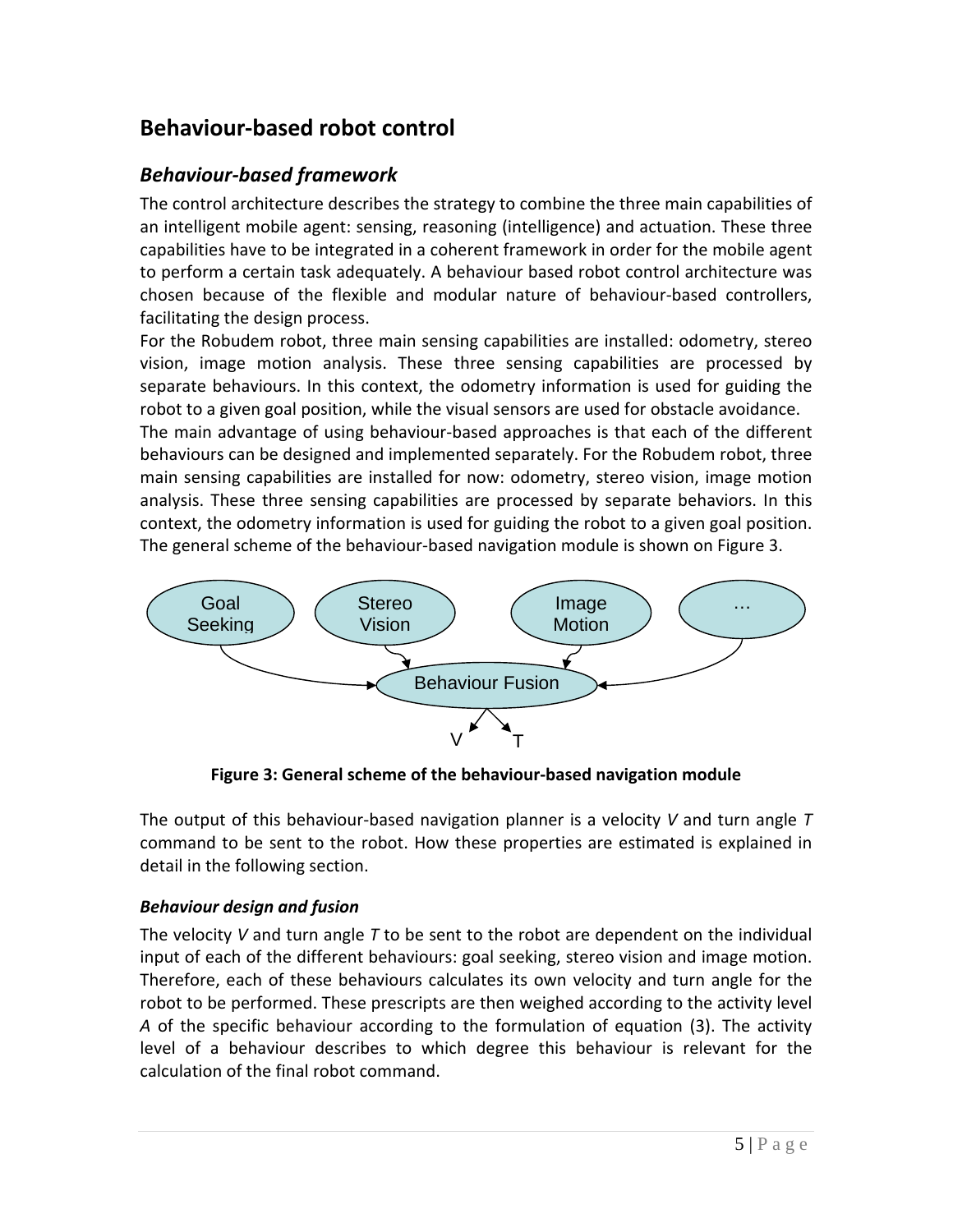$$
V = (1 - A_E) \left( \frac{A_S V_S + A_M V_M + A_P V_P}{A_S + A_M + A_P} \right) \qquad T = A_{F,R} \left( \frac{A_S T_S + A_M T_M + A_P T_P}{A_S + A_M + A_P} \right) \tag{3}
$$

With *V* and *T* respectively the velocity and turning command for the robot;  $A_E$ ,  $A_E$ ,  $A_R$ the activity level for, respectively, the Emergency Stop and the Front or Rear Steering behaviour; *AS, AM, AP* the activity levels for, respectively, the Stereo Vision, Image Motion and Goal Seeking behaviour;  $V_{S}$ ,  $V_{M}$ ,  $V_{P}$  the Velocity commands from, respectively, the Stereo Vision, Image Motion and Goal Seeking behaviour;  $T_S$ ,  $T_M$ ,  $T_P$  the turn angle commands from, respectively, the Stereo Vision, Image Motion and Goal Seeking behaviour.

When the Emergency Stop behaviour is activated, no robot movement is possible, which is a security measure. The activity level for the front and rear steering behaviour decides on the drive mode which will be adopted by the robot. The velocity and turn prescripts are calculated at behaviour level as follows:

- The stereo vision behaviour receives as data  $d_l$  and  $d_r$ , the distances to obstacles on the left and right side of the robot. The smaller the distance to obstacles, the more careful and slow the robot must move. The velocity  $V_s$  is therefore directly proportional to the mean of the measured distances left and right and the turn angle  $T<sub>S</sub>$  is chosen to maximize the distance to obstacles.
- The image motion behaviour receives as data  $m_l$  and  $m_r$ , the movement measured by the left and the right camera. The more movement in the image, the more probable there are objects close to the robot, so the velocity should be lowered. The robot speed  $V_M$  is as such inversely proportional to the image motion and the turn angle  $T_M$  is chosen to minimize the image motion.
- The goal seeking behaviour receives as data the estimate of the robot position  $(x_k, y_k)$  and orientation  $\theta_k$  as calculated by the odometry and robot kinematics. This position and orientation is compared to the desired goal position  $(x_G, y_G)$  and orientation  $\theta_{G}$  and a velocity  $V_{P}$  and turn angle  $T_{P}$  precript are calculated from this information.

A major issue in the design of behaviour‐based control systems is the formulation of effective mechanisms for coordination of the behaviours' activities into strategies for rational and coherent behavior. Therefore, the activity levels need to be calculated. As noted before, these activity levels should reflect the relevance of the specific behaviour. The principle behind the calculation of the activity levels is that the output of a behaviour should be stable over time in order to trust it. Therefore, the degree of relevance or activity is calculated by observing the history of the output ‐ a velocity and turn angle ‐ of each behaviour. This history‐analysis is performed by comparing the current output to a running average of previous outputs, which leads to a standard deviation, which is then normalized. For the stereo vision behaviour, these standard deviations are: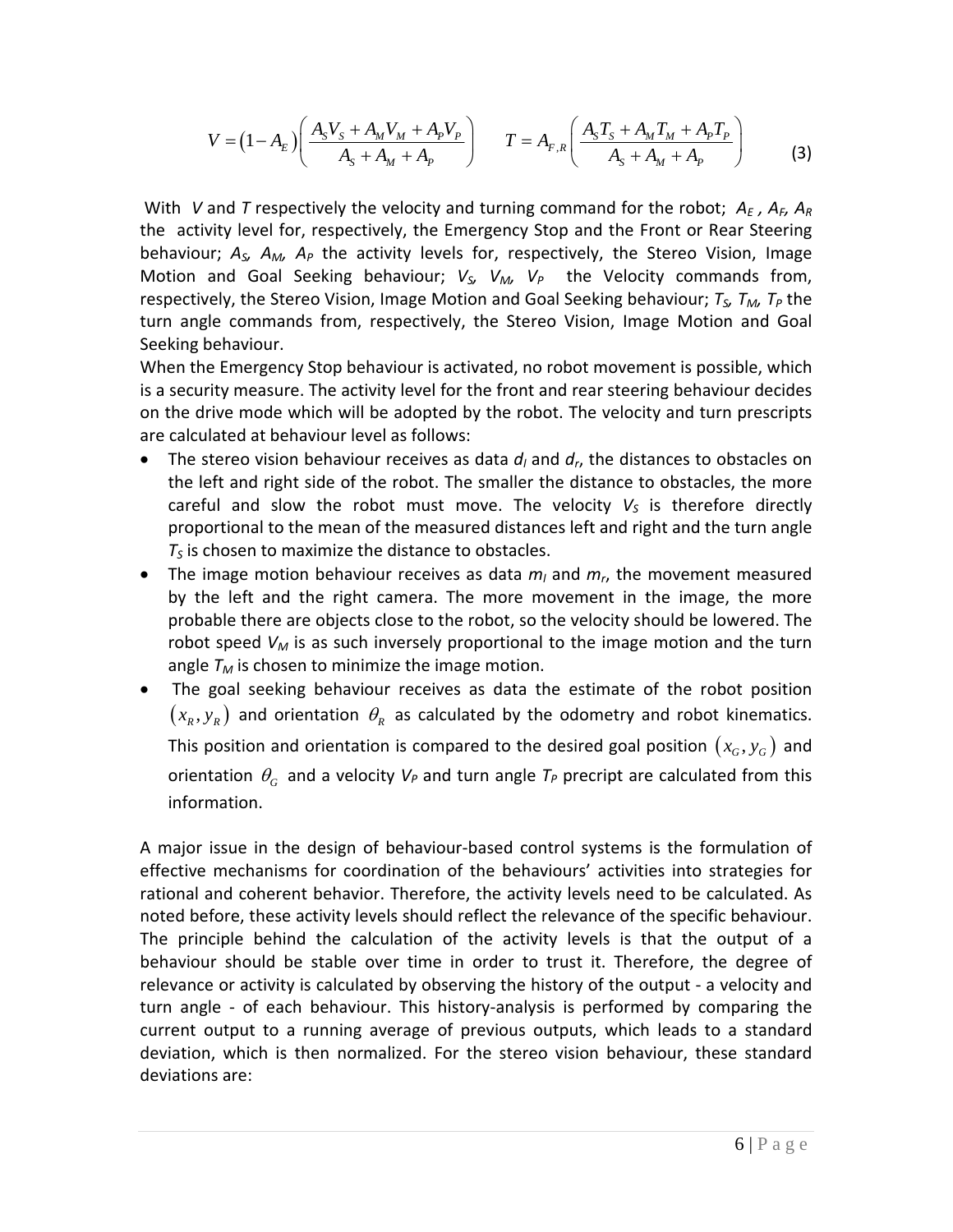$$
\sigma_{s,v} = c_v \sum_{k=i-h}^{i} \left( V_{s,k} - \frac{\sum_{j=1}^{N} V_{s,j}}{N} \right)^2 \qquad \sigma_{s,T} = c_T \sum_{k=i-h}^{i} \left( T_{s,k} - \frac{\sum_{j=1}^{N} T_{s,j}}{N} \right)^2 \qquad (4)
$$

With  $c_V$  and  $c_T$  two normalisation constants.

The bigger this standard deviation, the more unstable the output values of the behaviour are, so the less they can be trusted. The same approach is followed for the image motion (subscript *M*) and the goal seeking (subscript *P*) behaviours. This leads to an estimate for the activity levels:

$$
A_{S/M/P} = (1 - \sigma_{S/M/P,V}) + (1 - \sigma_{S/M/P,T})
$$
\n(5)

For stability reasons, the activity level is initialized at a certain value (in general 0.5) and this estimate is then iteratively improved.

### **A modular software architecture**

#### *An introduction to MCA*

As control architectures which aim to mimic human thinking risk of becoming highly complex, the choice of a flexible, extendable and real‐time capable software architecture is very important. This software architecture has to ease the use of reusable and transferable software components. The chosen software architecture, MCA (Modular Controller Architecture) achieves this by employing simple modules with standardized interfaces. They are connected via data transporting edges which is how the communication between the single parts of the entire controller architecture is managed. The main programs only consist of constructing modules that are connected via edges and pooled into a group. This results in an equal programming on all system levels. As modules can be integrated both on Windows, Linux and on RT‐Linux without changes, they can be developed on Linux‐side and then transferred later to RT‐Linux. As errors in RT‐Linux lead to system‐hangs this development strategy prevents from many reboot cycles and results in faster software development.

Each MCA module is determined by four connectors with the outside world: Sensor input (left below), Sensor output (left top), Control Input (right top), Control Output (right below). As a result sensor data streams up, control commands stream down. The Sensor input and output are connected through a Sense procedure which enables to process the sensor data and the Control input and output are connected through a Control procedure which enables to process the control commands. Sensor data flow is shown in yellow, control command flow in red.

This modular structure is particularly convenient for behaviour‐based architectures as the individual behaviours translate easily to corresponding MCA‐modules.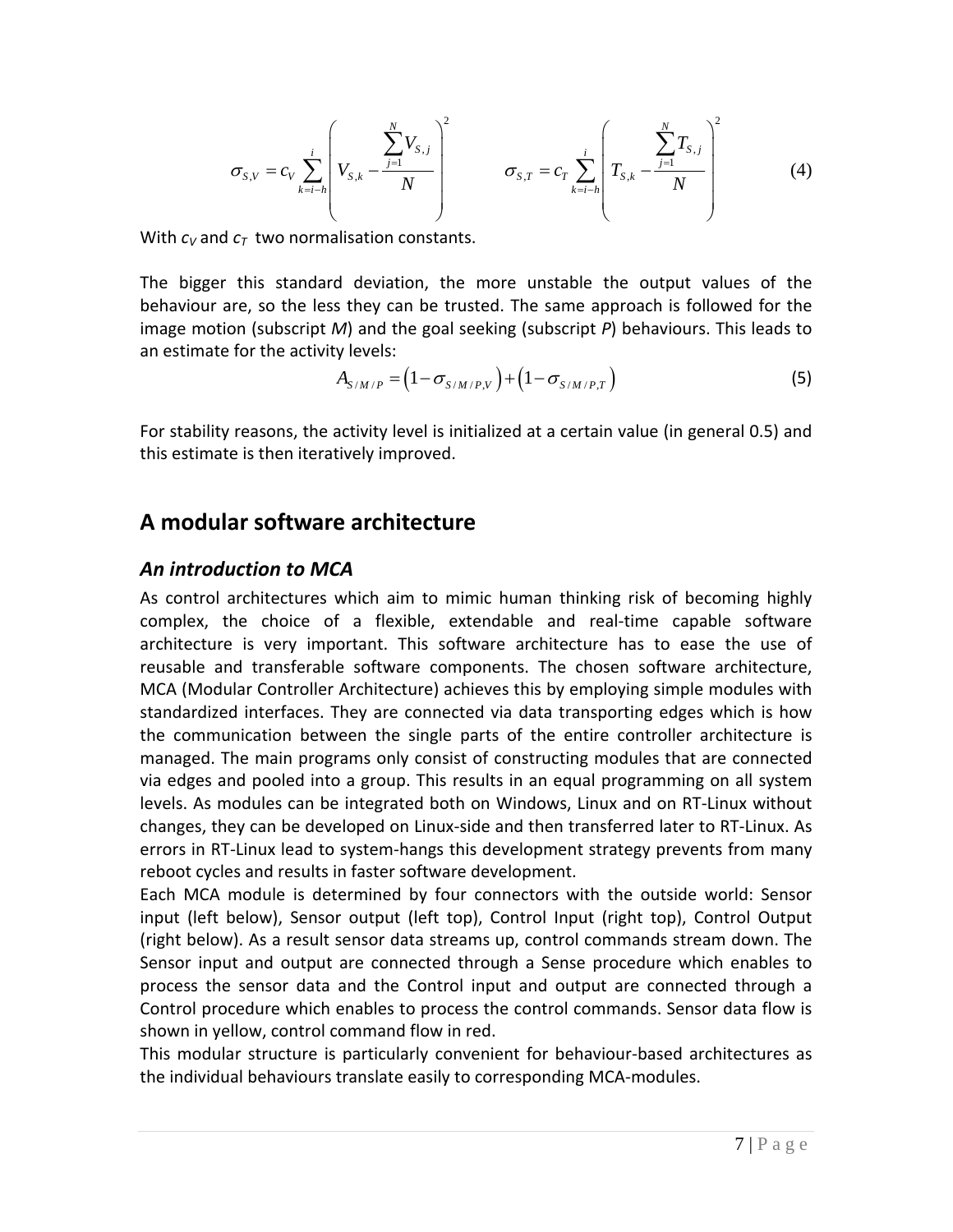### *The proposed behaviour‐based control architecture*

Figure 4 shows the MCA scheme for the behaviour‐based controller subgroup. It consists of seven behaviours, controlled (fused) by a BehaviourSelector module.



**Figure 4: MCA scheme for the behaviour‐based controller subgroup**

The sensory input received by the behaviour‐based controller subgroup consists of the distances to obstacles:  $d_l$ ,  $dc$ ,  $d_r$ ; the motion in the left and right camera  $m_l$ ,  $m_r$  and the robot position  $(x_k, y_k)$  and orientation  $\theta_k$ . This data is processed by the stereo vision, image motion and goal seeking behaviours, outputting a velocity and turning prescript. The *BehaviourSelector* module receives as input the output of the different behaviours and calculates the activity levels for each of these behaviours according to equations (5). All of the three main behaviours also send the velocity prescript which was calculated to the Velocity behaviour, where a fusion of the data occurs, using the activity levels, calculated by the *BehaviourSelector* module. The *EmergencyStop* behaviour, which can be triggered by the user or when an obstacle is detected within a security distance, ensures that the velocity command is only transferred to the robot in safe conditions. For the turning behaviour, a similar approach is followed; only in this case there are two separate fusion behaviours the main path planning behaviours can send their results to. This is related to the mechanical structure of the Robudem robot, which has a two‐by‐ two differential drive system, meaning front and back wheels can be given a different turning angle, allowing for highly flexible maneuvering on difficult terrain. It is our aim to let the behavioural controller (*BehaviourSelector*) decide which is the best drive mode given the terrain circumstances, by setting the activity levels for the *FrontSteering* and *RearSteering* behaviours. For now, the user can select on the graphical user interface the desired drive mode and the activity levels  $A_F$  and  $A_R$  are set accordingly.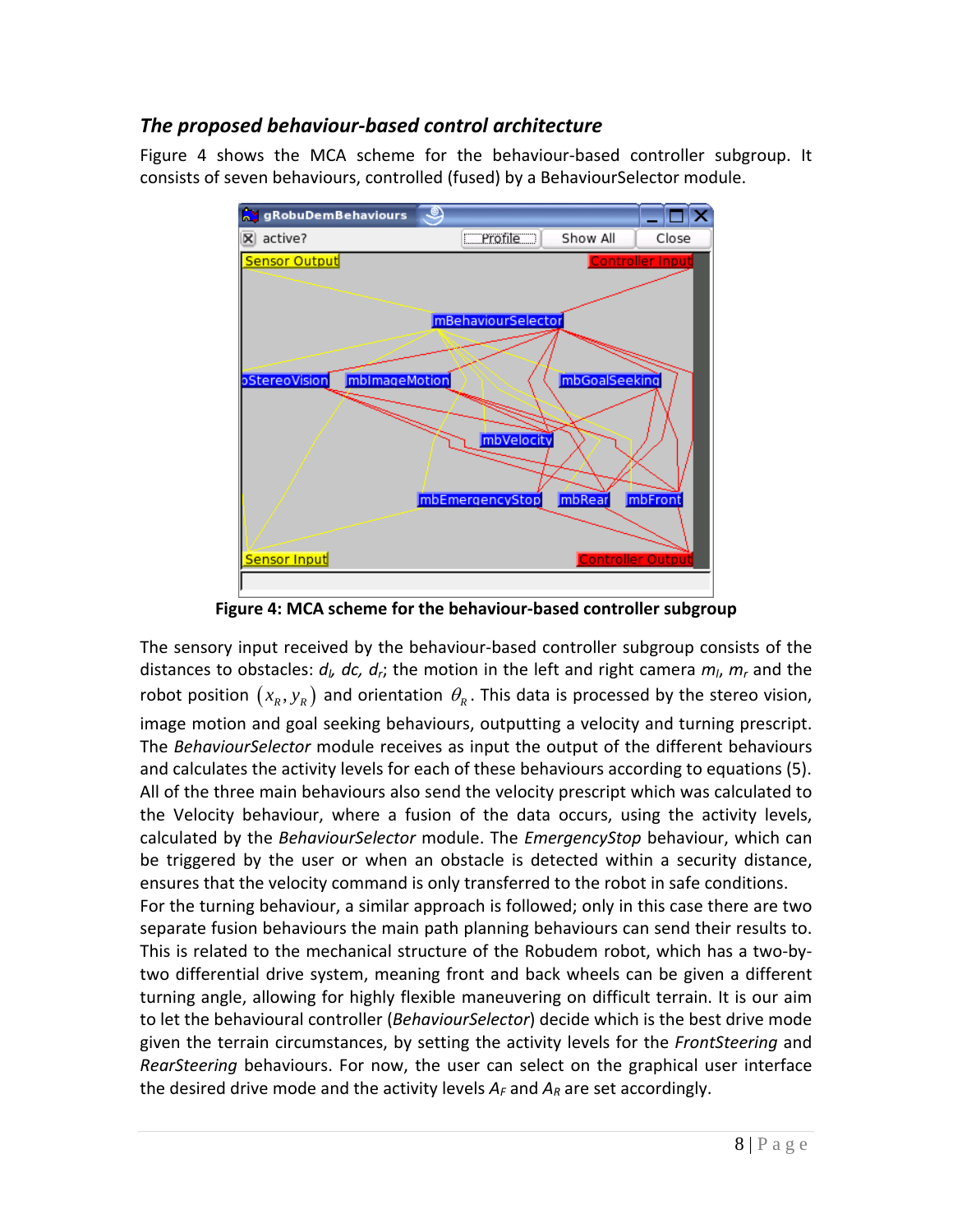### **Results**

The achievements of this research project can be discussed by taking a look at the Graphical User Interface (GUI) in Figure 5, as it shows the important features of the Robudem controller. On the upper left, the stereo camera images are visible, which are rectified to facilitate the calculation of the depth map. The dense depth map is then postprocessed, as is shown on the images to the right of the original depth map. In the middle of the interface, the measurements of the abstract visual sensors stereo vision and image motion analysis are shown using colored bars. These indicate for the stereo vision sensor the distances to obstacles on the left, middle and centre and for the image motion sensor the motion in the left and right camera image.

At the right of the interface, the activity levels of the different behaviours are shown. As can be noticed, the *BehaviourSelector* has found here that the *ImageMotion* behaviour delivers more reliable results than the *StereoVision* behaviour. This is in this case due to the lack of texture in the camera images, which renders the dense depth map estimation less robust. As discussed before, the activity levels for the *VelocitySteering*, *FrontSteering* and *RearSteering* are user‐decided by setting the drive mode.



**Figure 5: Graphical User Interface of the Robudem navigation controller** 

# **Conclusions**

In this paper, we presented three main aspects of the design process of an intelligent autonomous robotic agent for risky outdoor interventions: visual sensing, behaviour‐ based control and the software architecture. Multiple visual cues, stereo vision and image motion analysis, were integrated into the robot control and software architecture. A behaviour based control architecture was proposed, using statistical reasoning to solve the action selection problem. All components were implemented using a modular software architecture to achieve a future‐proof design. The integration of these aspects enables the robot to reach a designated goal while avoiding obstacles.